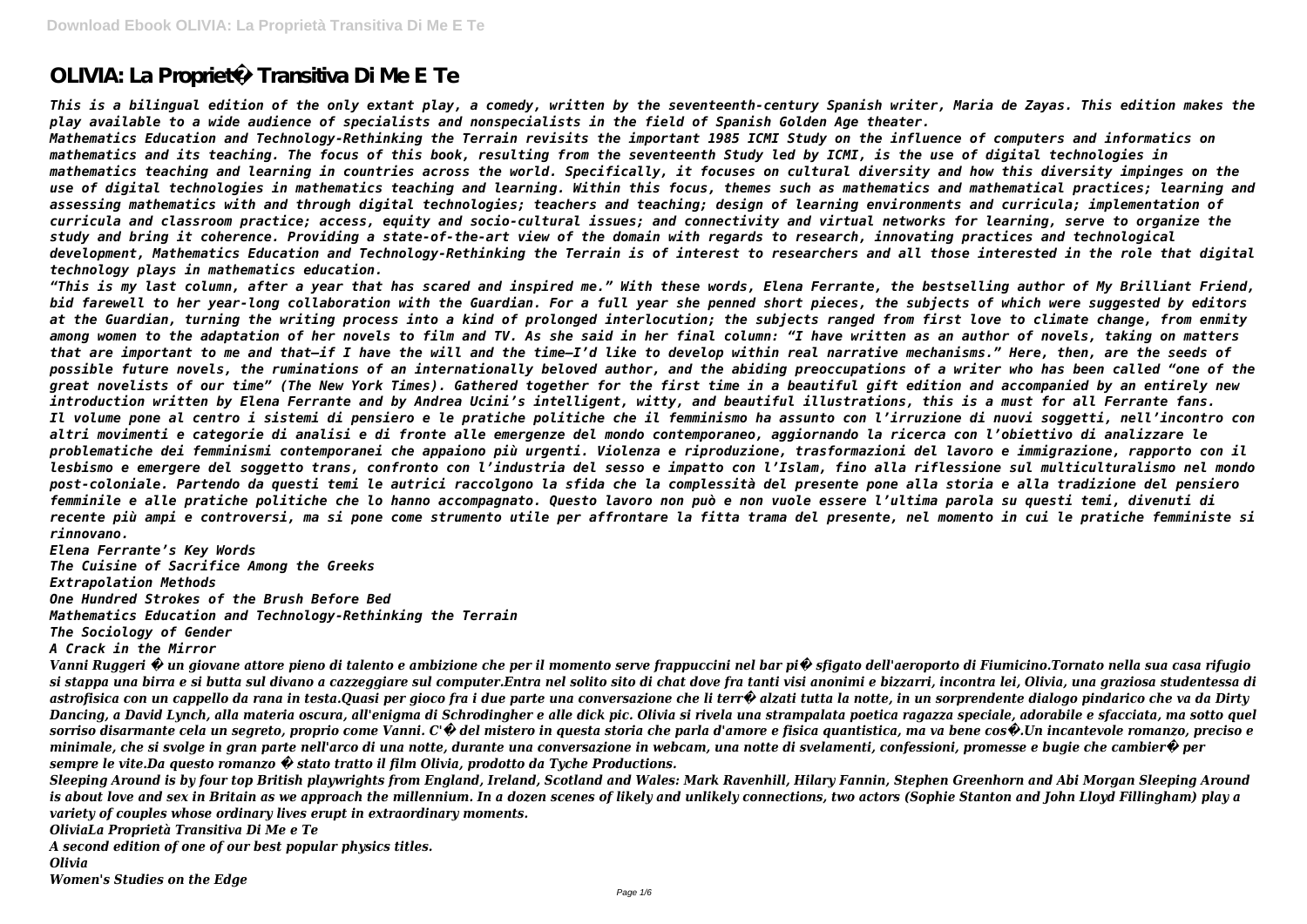#### *Robotics: A Very Short Introduction Mourning for Mourning Gender Robotic Assistive Technologies A Sociological Reader*

Editors Laurie Brown, Max Dresden and Lillian Hoddeson have assembled a prestigious group of physicists and historians of science to present a broadly balanced picture of this exciting scientific era that witnessed the coming of age of particle physics and its development into 'big science'. The historical studies and analyses provided in the volume are unique in their scope and level of detail. Major topics and developments addressed include the important experiments and their theoretical explanations, the design and construction of scientific instruments and the establishment of major research centres especially the national laboratories that played a key role in the transformation of particle physics into 'big science'. These essays also range from sociological analyses of the particle physics subculture and the political aspects of research funding to discussions of symmetry and axiomatic field theory. One of the most widely read and translated theorists of the former Soviet Union, Yurii Lotman was a daring and imaginative thinker. A cofounder of the Tartu-Moscow school of semiotics, he analyzed a broad range of cultural phenomena, from the opposition between Russia and the West to the symbolic construction of space, from cinema to card playing, from the impact of theater on painting to the impact of landscape design on poetry. His insights have been particularly important in conceptualizing the creation of meaning and understanding the function of art and literature in society, and they have enriched the work of such diverse figures as Paul Ricoeur, Stephen Greenblatt, Umberto Eco, Wolfgang Iser, Julia Kristeva, and Frederic Jameson. In this volume, edited by Andreas Schönle, contributors extend Lotman's theories to a number of fields. Focusing on his less frequently studied later period, Lotman and Cultural Studies engages with such ideas as the "semiosphere," the fluid, dynamic semiotic environment out of which meaning emerges; "autocommunication," the way in which people create narratives about themselves that in turn shape their self-identity; change, as both gradual evolution and an abrupt, unpredictable "explosion"; power; law and mercy; Russia and the West; center and periphery. As William Mills Todd observes in his afterword, the contributors to this volume test Lotman's legacy in a new context: "Their research agendas-Iranian and American politics, contemporary Russian and Czech politics, sexuality and the body-are distant from Lotman's own, but his concepts and awareness yield invariably illuminating results." In a rich and engaging book that illuminates the lives and attitudes of peasants in preindustrial Europe, Piero Camporesi makes the unexpected and fascinating claim that these people lived in a state of almost permanent hallucination, drugged by their very hunger or by bread adulterated with hallucinogenic herbs. The use of opiate products, administered even to infants and children, was widespread and was linked to a popular mythology in which herbalists and exorcists were important cultural figures. Through a careful reconstruction of the everyday lives of peasants, beggars, and the poor, Camporesi presents a vivid and disconcerting image of early modern Europe as a vast laboratory of dreams. "Camporesi is as much a poet as a historian. . . . His appeal is to the senses as well as to the mind. . . . Fascinating in its details and compelling in its overall message."—Vivian Nutton, Times Literary Supplement "It is not often that an academic monograph in history is also a book to fascinate the discriminating general reader. Bread of Dreams is just that."—Kenneth McNaught, Toronto Star "Not religion but bread was the opiate of the poor, Mr. Camporesi argues. . . . Food has always been a social and mythological construct that conditions what we vainly imagine to be matters of personal taste. Our hunger for such works should tell us that food is not only good but essential to think and to read as if our lives depended on it, which they do."—Betty Fussell, New York Times Book Review This volume analyses the interpretation of the built environment by connecting analytical frames developed in the fields of semiotics and geography. It focuses on specific components of the built environment: monuments and memorials, as it is easily recognisable that they are erected to promote specific meanings in the public space. The volume concentrates on monuments and memorials in post-Soviet countries in Eastern Europe, with a focus on Estonia. Elites in post-Soviet countries have often used monuments to shape meanings reflecting the needs of post-Soviet culture and society. However, individuals can interpret monuments in ways that are different from those envisioned by their designers. In Estonia, the relocation and removal of Soviet monuments and the erection of new ones has often created political divisions and resulted in civil disorder. This book examines the potential gap between the designers' expectations and the users' interpretations of monuments and memorials. The main argument is that connecting semiotics and geography can provide an innovative framework to understand how monuments convey meanings and how these are variously interpreted at societal levels. Food and Fantasy in Early Modern Europe Visual and Linguistic Representations of Places of Origin Sleeping Around

Page 2/6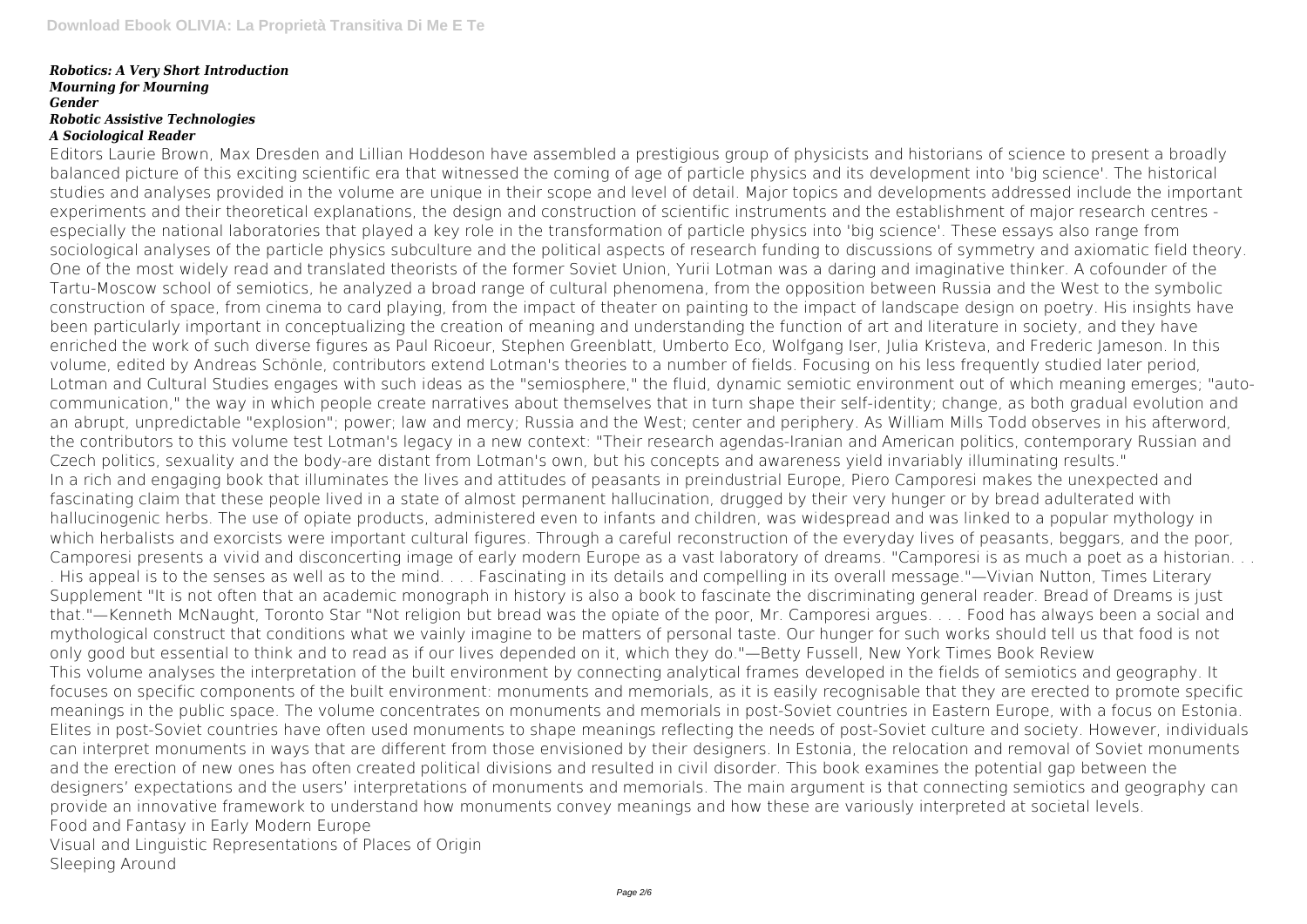The Story of Henry Fillmore The 17th ICMI Study

#### Encounters and Extensions

In addition to linear perspective, complex numbers and probability were notable discoveries of the Renaissance. While the power of perspective, which transformed Renaissance art, was quickly recognized, the scientific establishment treated both complex numbers and probability with much suspicion. It was only in the twentieth century that quantum theory showed how probability might be molded from complex numbers and defined the notion of "complex probability amplitude". From a theoretical point of view, however, the space opened to painting by linear perspective and that opened to science by complex numbers share significant characteristics. The Art of Science explores this shared field with the purpose of extending Leonardo's vision of painting to issues of mathematics and encouraging the reader to see science as an art. The intention is to restore a visual dimension to mathematical sciences - an element dulled, if not obscured, by historians, philosophers, and scientists themselves.

"I greatly admire the work of Tiziana de Rogatis. She is a reader of deep refinement. Often I think that she knows my books better than I. So, I read her with admiration and remain silent." -Elena Ferrante, in the magazine, San Lian Sheng HuoZhou Kan Ferrante's four-volume novel cycle known in English as the Neapolitan quartet has become a global success, with over ten million readers in close to fifty countries. Her readers recount feeling "addicted" to the novels; they describe a pleasure in reading that is as rare as it is irresistible, a compulsion that leads them either to devour the books or to ration them so as to prolong the pleasure. De Rogatis here addresses that same transnational, diverse, transversal audience. Keywords is conceived as a lighted path made of luminous key words that synthesise the multiform aspects of Ferrante's writing and guide us through the labyrinth of her global success.

"In Modes of Comparison: Theory and Practice, the contributors highlight how theoretical problems have brought forth new ideas on comparison and how comparison has become pivotal in the human sciences. Each of the essays questions a number of critical and contemporary issues in history, sociology, and anthropology as they relate to various ideas of comparison."--BOOK JACKET.

DIVEssays on the future of women's studies as an academic discipline./div

Lotman and Cultural Studies Hyperbolic Systems of Conservation Laws Modes of Comparison Gender, Class, Ethnicity A Semiotic and Geographical Approach to Monuments in the Post-Soviet Era The Art of Science Exploring New Technologies for Learning

This book contains a comprehensive overview of all current uses of robots in rehabilitation. The underlying principles in each application are provided. This is followed by a critical review of the technology available, of the utilization protocols, and of user studies, outcomes, and clinical evidence, if existing. Ethical and social implications of robot use are also discussed. The reader will have an in depth view of rehabilitation robots, from principles to practice.

Gender is one of the most important topics in the field of sociology, and as a system of social practices it inspires a multitude of theoretical approaches. The Sociology of Gender offers an introductory overview of gender theory and research, offering a unique and compelling approach. Treats gender as a multilevel system operating at the individual, interactional, and institutional levels. Stresses conceptual and theoretical issues in the sociology of gender. Offers an accessible yet intellectually sophisticated approach to current gender theory and research. Includes pedagogical features designed to encourage critical thinking and debate. Closer Look readings at the end of each chapter give a unique perspective on chapter topics by presenting relevant articles by leading scholars.

For the Greeks, the sharing of cooked meats was the fundamental communal act, so that to become vegetarian was a way of refusing society. It follows that the roasting or cooking of meat was a political act, as the division of portions asserted a social order. And the only proper manner of preparing meat for consumption, according to the Greeks, was blood sacrifice. The fundamental myth is that of Prometheus, who introduced sacrifice and, in the process, both joined us to and separated us from the gods—and ambiguous relation that recurs in marriage and in the growing of grain. Thus we can understand why the ascetic man refuses both women and meat, and why Greek women celebrated the festival of grain-giving Demeter with instruments of butchery. The ambiguity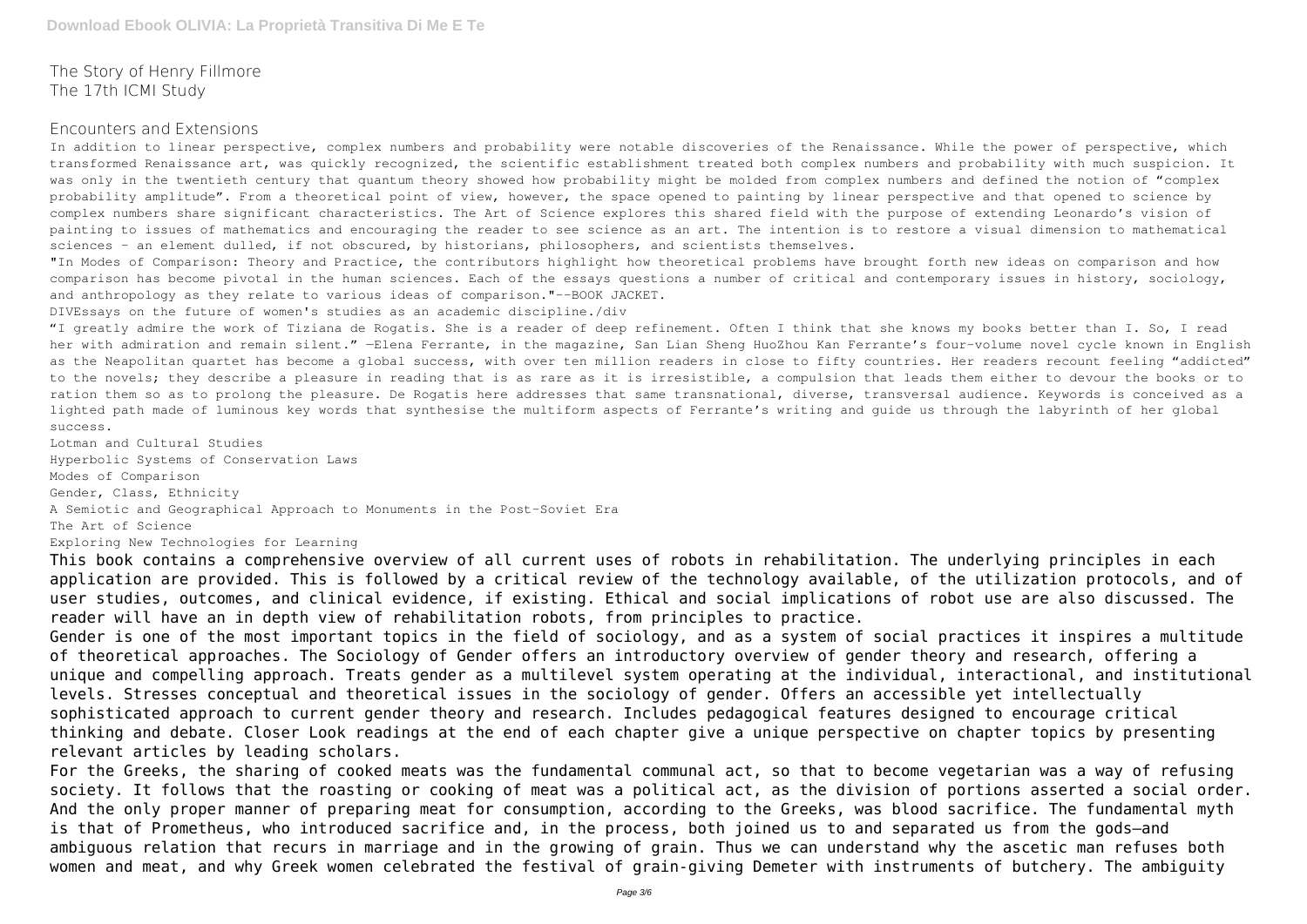## **Download Ebook OLIVIA: La Proprietà Transitiva Di Me E Te**

coded in the consumption of meat generated a mythology of the "other"—werewolves, Scythians, Ethiopians, and other "monsters." The study of the sacrificial consumption of meat thus leads into exotic territory and to unexpected findings. In The Cuisine of Sacrifice, the contributors—all scholars affiliated with the Center for Comparative Studies of Ancient Societies in Paris—apply methods from structural anthropology, comparative religion, and philology to a diversity of topics: the relation of political power to sacrificial practice; the Promethean myth as the foundation story of sacrificial practice; representations of sacrifice found on Greek vases; the technique and anatomy of sacrifice; the interaction of image, language, and ritual; the position of women in sacrificial custom and the female ritual of the Thesmophoria; the mythical status of wolves in Greece and their relation to the sacrifice of domesticated animals; the role and significance of food-related ritual in Homer and Hesiod; ancient Greek perceptions of Scythian sacrificial rites; and remnants of sacrificial ritual in modern Greek practices. Within the sphere of children's learning and play, the concept of robot and the application of actual robots are undergoing a dramatic expansion. Here the term "robot" refers to a growing range of interactive devices-including toys, pets, assistants to the disabled, and overtly educational tools-which are being used in ways that are expected to have profound and beneficial effects on how our children develop and grow. Robots for Kids: Exploring New Technologies for Learning opens with contributions from leading designers and researchers, each offering a unique perspective into the challenge of developing robots specifically for children. The second part is devoted to the stories of educators who work with children using these devices, exploring new applications and mapping their impact. Throughout the book, essays by children are included that discuss their first-hand experiences and ideas about robots. This is an engaging, entertaining, and insightful book for a broad audience, including HCI, AI, and robotics researchers in business and academia, new media and consumer product developers, robotics hobbyists, toy designers, teachers, and education researchers. \* contributions by leaders in the fields of human-computer interaction and robotics \* product development stories told by leading designers and researchers in organizations such as Microsoft, MIT Media Lab, Disney, and Sony \* product application stories told by educators who are making robots a central part of kids' learning experiences, both in and out of the classroom \* essays by kids-some, users of robotic technology, and others, designers in their own right Altri femminismi

Robotics is a key technology in the modern world. Robots are a well-established part of manufacturing and warehouse automation, assembling cars or washing machines, and, for example, moving goods to and from storage racks for Internet mail order. More recently robots have taken their first steps into homes and hospitals, and seen spectacular success in planetary exploration. Yet, despite these successes, robots have failed to live up to the predictions of the 1950s and 60s, when it was widely thought - by scientists and engineers as well as the public that by turn of the 21st century we would have intelligent robots as butlers, companions, or co-workers. This Very Short Introduction explains how it is that robotics can be both a success story and a disappointment, how robots can be both ordinary and remarkable, and looks at their important developments in science and their applications to everyday life. ABOUT THE SERIES: The Very Short Introductions series from Oxford University Press contains hundreds of titles in almost every subject area. These pocket-sized books are the perfect way to get ahead in a new subject quickly. Our expert authors combine facts, analysis, perspective, new ideas, and enthusiasm to make interesting and challenging topics highly readable. We live in a time of turbulent change when many of the frameworks that have characterized our societies over the last few centuries  $\mathbb I$  such as the international order of sovereign nation-states I are being called into question. In this new volume of essays and interviews, Habermas focuses his attention on these processes of change and provides some of the resources needed to understand them. What kind of international order should we seek to create in our contemporary global age? How should we understand the political project of Europe and how can the democratic deficit of the EU be overcome? How should we understand the relation between democracy as popular sovereignty, which has become the defining principle of political legitimacy in the modern world, and the idea of basic human rights embodied in the rule of law? Habermas brings his formidable powers of analysis and his distinctive theoretical perspective to bear on these and other key questions of the modern age. His analysis is shaped throughout by his commitment to informed public debate and his powerful advocacy of a postnational renewal of the project of constitutional democracy. Time of Transitions will be essential reading for all students and scholars of sociology and politics, and it will be of interest to anyone concerned with the key social and political questions of our time.

Time of Transitions The Meanings of the Built Environment Theory & Practice Questioning Identity The Lost Language of Cranes Anthropology and the Cognitive Challenge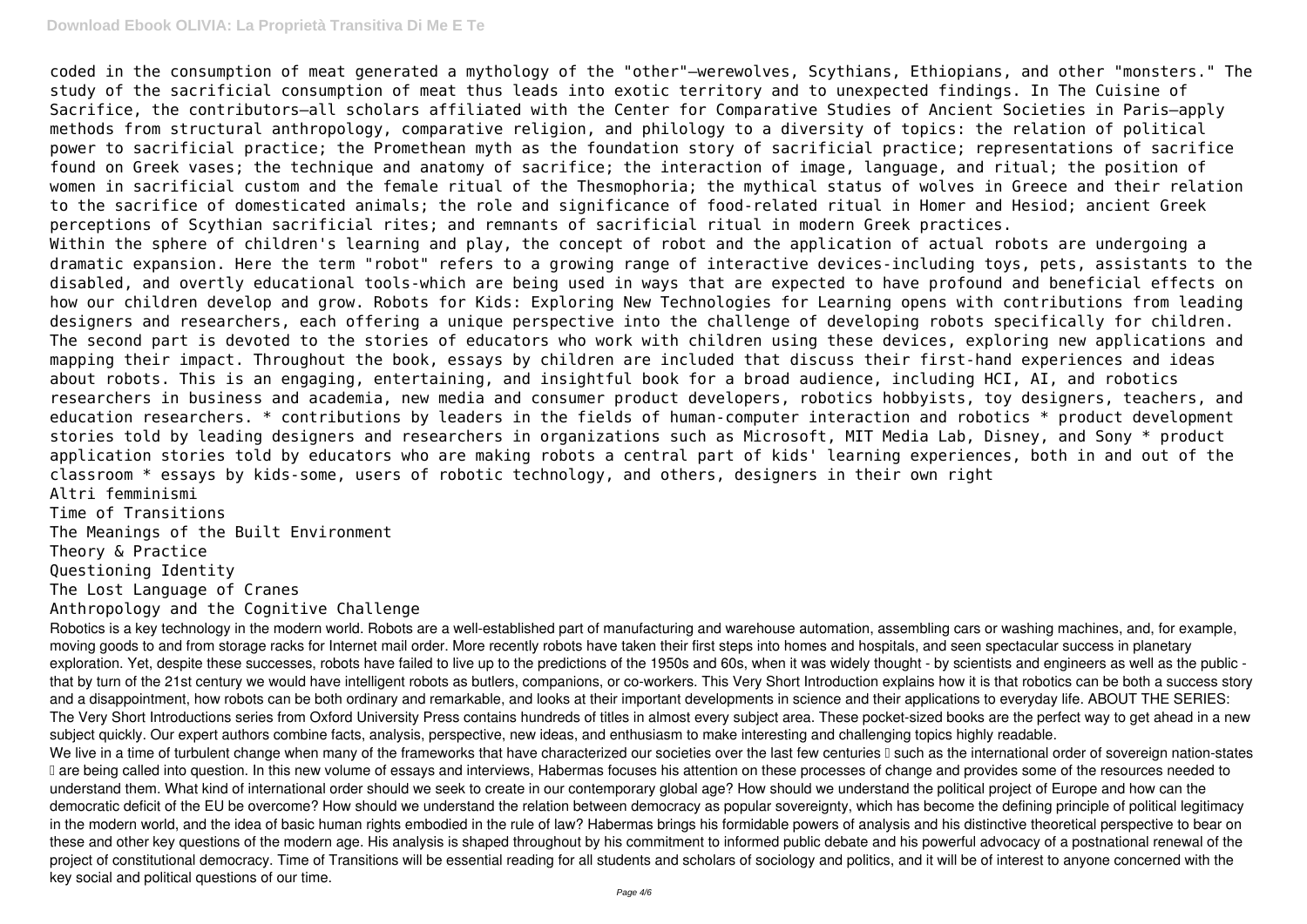Alberto Savinio is the pseudonym of Andrea de Chirico, brother of the surrealist painter Giorgio de Chirico, and this work, written in 1945, exemplifies the word surrealist. With the perspective of a child, Savinio recalls incidents that are on the border between reality and fantasy. Moments of illness, of trying to elicit satisfying answers from grownups, the joy of caring for an injured bird matched by the frustration of having it fly away, the desolation of being ignored by grownup friends, and the absurdities he saw at the theater--all are lyrically portrayed but juxtaposed against elements of the grotesque.

Master the assistive strategies you need to make confident clinical decisions and help improve the quality of life for people with disabilities with the latest edition of this comprehensive text. Based on the Human Activity Assistive Technology (HAAT) model developed by the authors, the book provides detailed coverage of the broad range of devices, services, and practices that comprise assistive technology and focuses on the relationship between the human user and the assisted activity within specific contexts. This title includes additional digital media when purchased in print format. For this digital book edition, media content may not be included

Protecting the Quality of Our Environment Logic and Structure La Proprietà Transitiva Di Me e Te Principles and Practice Particle Physics in the 1950s Tragedy of Childhood Roy F. Weston, Inc

*A delightfully Italian mystery, with undercurrent of satire, which keeps the reader guessing. Every Thursday for three years, Signora Giulia takes the train to Milan to visit her daughter. But one Thursday she simply disappears. And the case is left in your hands. You're a born detective, but you have so many unanswered questions - how can a young, beautiful high society woman just vanish into thin air? Why does her husband - a prominent criminal lawyer and much older man - know nothing about it? And who was she really visiting during those trips to Milan? For Detective Sciancalepre, the mystery is darker and more tangled than he imagined. Shadows are lurking in the grounds behind Giulia's house. Incriminating letters are exchanging hands. And no one is who they seem. Every twist and turn takes us closer to Giulia - and further from the truth.... Piero Chiara (born in 1913) worked as a court employee until the outbreak of Word War Two. When the Fascist authorities issued a warrant for his arrest in 1944 he fled to Switzerland, where his first work of literature, a collection of poetry entitled Incantavi, was published in 1945. After the war he returned to Italy, and became one of the most celebrated writers of the post-war period. The winner of more than a dozen literary prizes - including the 1964 Campiello and the 1979 Bancarello - he is widely read and studied in his home country, and his stories and novels have been adapted for both television and film. Piero Chiara died in 1986. The Disappearance of Signora Giulia is his first book to be translated into English. Questioning Identity: Gender, Class, Ethnicity provides an accessible exploration of identity as a contemporary concern in everyday life and as a key concept in the social sciences. The world in the twenty-first century may be an increasingly unstable place, but changes offer new opportunities as well as new challenges. Drawing on work from a number of different disciplines and focusing on the key social divisions of gender, class, 'race' and ethnicity, this book shows how these challenges and opportunities work out in people's lives. What is happening when people identify with particular definitions of themselves or strike out and forge new identities? Do gender, class and ethnicity offer some stability and even security about who we are, or are these structures constraints on our freedom to choose our own identities? How far is it possible to forge new identities in changing times? This key text will be essential reading for students starting out in the social sciences and for anyone with an interest in the dilemmas of identity in contemporary society.*

*This book provides a self-contained introduction to the mathematical theory of hyperbolic systems of conservation laws, with particular emphasis on the study of discontinuous solutions, characterized by the appearance of shock waves. This area has experienced substantial progress in very recent years thanks to the introduction of new techniques, in particular the front tracking algorithm and the semigroup approach. These techniques provide a solution to the long standing open problems of uniqueness and stability of entropy weak solutions. This volume is the first to present a comprehensive account of these new, fundamental advances. It also includes a detailed analysis of the stability and convergence of the front tracking algorithm. A set of problems, with varying difficulty is given at the end of each chapter to verify and expand understanding of the concepts and techniques previously discussed. For researchers, this book will provide an indispensable reference to the state of the art in the field of hyperbolic systems of conservation laws.*

*This collection focuses on the concept of reflexivity and how it warps the portrayal of anthropological truth. The essays show how an understanding of reflexivity leads to cultural and methodological self-awareness. Friendship betrayed Hyperons and K-Mesons*